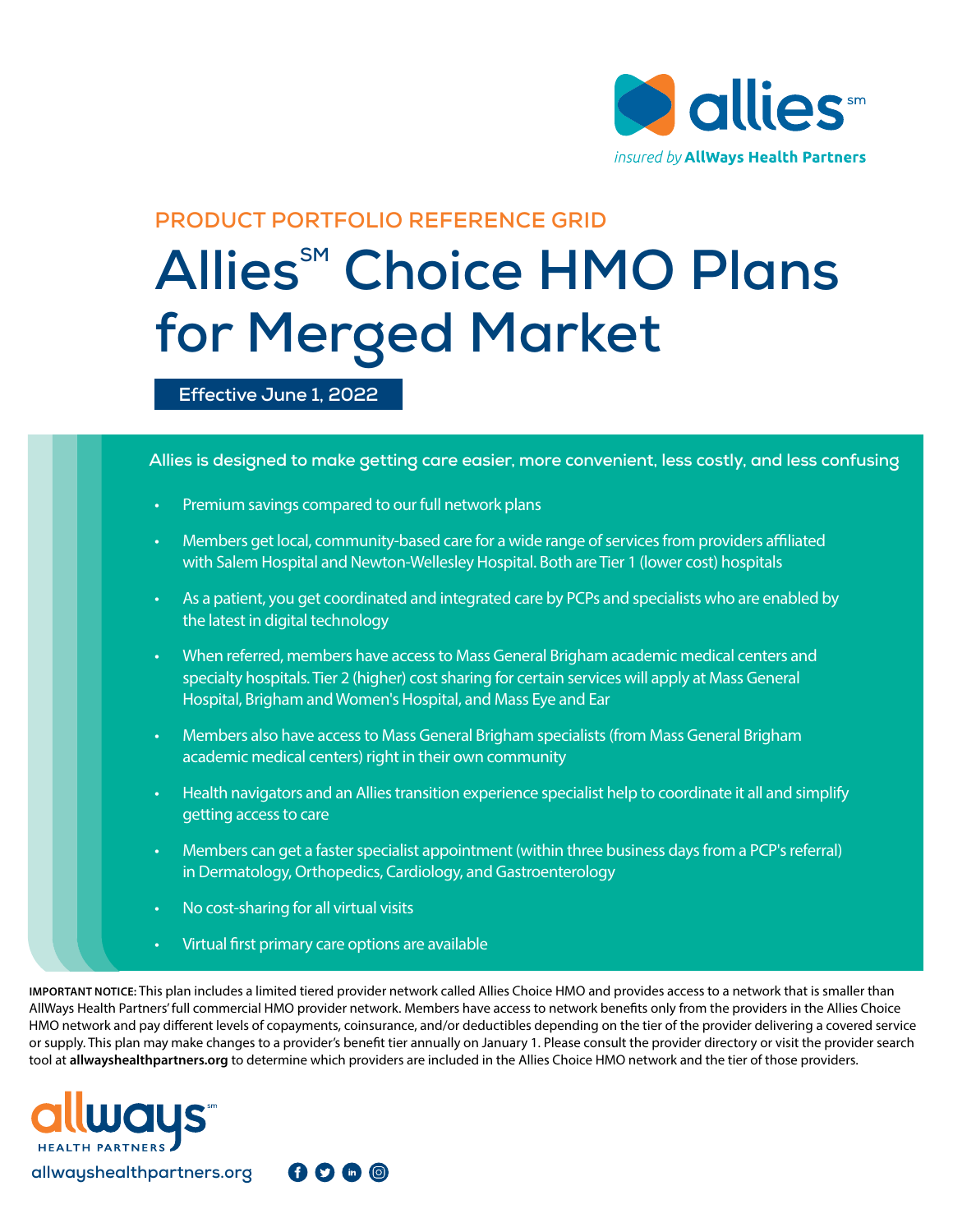| All plans meet Medicare Part D creditable coverage requirements.<br>All plans meet minimum creditable coverage requirements. |                                |                                                              |                                                                                  |                                                                                                  | <b>OUTPATIENT</b>                               |                                                                         |                                          |            |                                          |                                          | <b>INPATIENT</b>                         |                                                                                                       | <b>MENTAL HEALTH &amp; SUBSTANCE</b><br>USE (MH/SU)                      |                                            | <b>PHARMACY</b>                                                                        |
|------------------------------------------------------------------------------------------------------------------------------|--------------------------------|--------------------------------------------------------------|----------------------------------------------------------------------------------|--------------------------------------------------------------------------------------------------|-------------------------------------------------|-------------------------------------------------------------------------|------------------------------------------|------------|------------------------------------------|------------------------------------------|------------------------------------------|-------------------------------------------------------------------------------------------------------|--------------------------------------------------------------------------|--------------------------------------------|----------------------------------------------------------------------------------------|
| <b>Allies Choice HMO plans</b>                                                                                               | <b>Metallic</b><br><b>Tier</b> | Deductible (D)<br>Individual/<br><b>Family</b><br>(embedded) | <b>Out-of-Pocket</b><br><b>Maximum</b><br><b>Individual/Family</b><br>(embedded) | <b>Telemedicine</b><br>(Virtual Visit)<br>with PCP,<br>SPEC, On<br><b>Demand or</b><br>for MH/SU | <b>Office</b><br><b>Visit PCP</b><br>Specialist | <b>Emergency</b><br><b>Room</b><br>(copayment<br>waived if<br>admitted) | <b>Diagnostic</b><br>Imaging & X-Ray Lab |            | <b>High-tech</b><br>Radiology            | <b>Outpatient</b><br><b>Surgery</b>      | <b>Inpatient</b><br><b>Medical</b>       | <b>SNF (100 days/</b><br>benefit period)<br>and Rehab (60<br>days/benefit<br>period) per<br>admission | <b>Outpatient</b><br><b>MH/SU visits</b><br>including Rehab<br>and Detox | <b>Inpatient</b><br>MH/SU peı<br>admission | <b>Pharmacy Cost-</b><br><b>Sharing by Tiers</b><br>for a 30-day Supply<br>1/2/3/4/5/6 |
| Allies Choice HMO 1000 25/50 /350<br>with Care Complement                                                                    | Gold                           | \$1,000/\$2,000                                              | \$8,550/\$17,100                                                                 | \$0                                                                                              | \$25/\$50                                       | \$350                                                                   | Tier 1: (D) \$50<br>Tier 2: (D) \$150    | (D)        | Tier 1: (D) \$250<br>Tier 2: (D) \$1,250 | Tier 1: (D) \$250<br>Tier 2: (D) \$1,250 | Tier 1: (D) \$500<br>Tier 2: (D) \$2,000 | $(D)$ \$500                                                                                           | \$25                                                                     | $(D)$ \$500                                | \$10/\$30/\$75/\$200/<br>\$250/\$500                                                   |
| Allies Choice HMO 1500 25/50/350<br>with Care Complement                                                                     | Gold                           | \$1,500/\$3,000                                              | \$8,550/\$17,100                                                                 | \$0                                                                                              | \$25/\$50                                       | \$350                                                                   | Tier 1: (D) \$50<br>Tier 2: (D) \$150    | (D)        | Tier 1: (D) \$250<br>Tier 2: (D) \$1,250 | Tier 1: (D) \$250<br>Tier 2: (D) \$1,250 | Tier 1: (D) \$500<br>Tier 2: (D) \$2,000 | $(D)$ \$500                                                                                           | \$25                                                                     | $(D)$ \$500                                | \$10/\$30/\$75/\$200/<br>\$250/\$500                                                   |
| Allies Choice HMO 2000 25/40/450<br>with Care Complement                                                                     | Gold                           | \$2,000/\$4,000                                              | \$8,550/\$17,100                                                                 | \$0                                                                                              | \$25/\$40                                       | \$450                                                                   | Tier 1: (D) \$50<br>Tier 2: (D) \$150    | $(D)$ \$25 | Tier 1: (D) \$250<br>Tier 2: (D) \$1,250 | Tier 1: (D) \$250<br>Tier 2: (D) \$1,250 | Tier 1: (D) \$500<br>Tier 2: (D) \$2,000 | $(D)$ \$500                                                                                           | \$25                                                                     | $(D)$ \$500                                | \$10/\$30/\$75/\$200/<br>\$250/\$500                                                   |
| Allies Choice HMO 3000 40/55<br>with Care Complement (New for 2022)                                                          | Silver                         | \$3,000/\$6,000                                              | \$8,700/\$17,400                                                                 | \$0                                                                                              | \$40/\$55                                       | $(D)$ \$400                                                             | Tier 1: (D) \$55<br>Tier 2: (D) \$155    | (D) \$40   | Tier 1: (D) \$300<br>Tier 2: (D) \$1,300 | Tier 1: (D) \$300<br>Tier 2: (D) \$1,300 | Tier 1: (D) \$500<br>Tier 2: (D) \$2,000 | (D) \$500                                                                                             | \$40                                                                     | $(D)$ \$500                                | \$10/\$30/\$75/(D) \$300/<br>\$350/(D) \$500                                           |

**Effective June 1, 2022**

# **Allies<sup>SM</sup> Choice HMO Plans**

(D) = Deductible must be met first, then copayment may apply.

Cost sharing for medical, behavioral health, dental, and pharmacy applies to the out-of-pocket maximum.

**Broker Portal tools to support clients considering Allies Choice:** 

- Underwriting guidelines
- Proximity tool to help identify employee eligibilty and possible savings for employers
- Plan decision–support website link
- Helpful email templates for employers to use with employees during onboarding